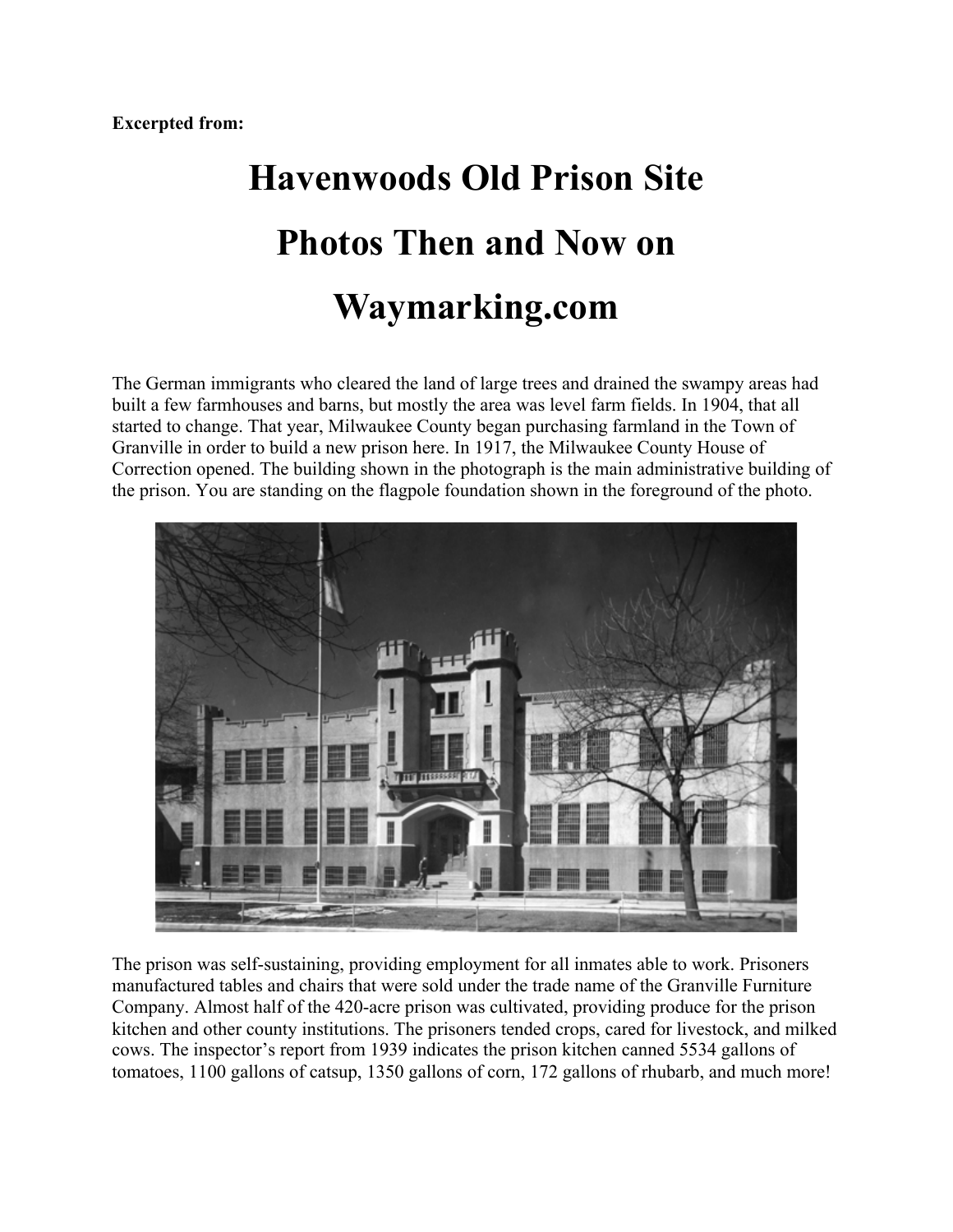In 1941, the United States government held German-Americans in the House of Correction. Within hours of the attack on Pearl Harbor, the United States government rounded up thousands of persons of 'enemy' birth or descent, including at least forty-nine German-Americans residing in the greater Milwaukee area. A handful of those luckless Milwaukeeans found themselves detained in the House of Correction, unable to contact friends and family members or to petition for release.

The Chief Inspector's 1941 Annual Report of the House of Correction confirms the presence of these 'enemies' but doesn't reveal much about their livelihoods, circumstances, or dispositions: "As a means of cooperating with the United States Government in the present war emergency, the Board of Supervisors, on December 30th, 1941, adopted a resolution by which the County of Milwaukee entered into a contract with the United States of America, represented by the Department of Justice and the Immigration Service, leasing that part of the institution known as the "women's quarters" for the sum of \$500 per month, which includes furnishing said quarters with light, heat, water, bedding and necessary laundry and cleaning materials."

You can find out more about German American internment by visiting the Traces web site. Also at this Web site is Guenther Greis's story of his father's internment at Havenwoods (referred to in the story as the Milwaukee Municipal Barracks). Here is an excerpt of his story:

"The FBI took my father, Peter Joseph Greis, from our home on the night of Dec. 9, 1941 about 3 in the morning. Everyone in the house was asleep when the FBI agents pounded on our door. My father went to the door, half-asleep. The FBI agents demanded that he come with them. He was not allowed to bring anything. My mother was horrified and begged them not to take him. That was the last we knew of Dad for 6 weeks. The FBI took him away and he never returned home. We had absolutely no idea why or where he was taken.

"My older brother, Siegfried, made numerous attempts via letters, as well as local inquiries, trying to find him. Rumors flew and he tried to trace every one. No one would help us. Incredibly, after a month and a half we located him right in north Milwaukee at the Milwaukee Municipal Barracks. He had not even been allowed to tell his family where he was! Once we found my father, we were permitted to visit him for short periods of time on certain days."

In 1945, the United States Army seized the prison buildings from Milwaukee County. The Army operated the United States Disciplinary Barracks (Little Leavenworth) from 1945 to 1950. American soldiers served time here for absence without leave, desertion, and disobedience.

The USDB also held prisoners of war. You can read more about prisoners of war in Wisconsin in the book Stalag Wisconsin by Betty Cowley. This excerpt recounts one boy's memories: "Here they come again!! What excitement for a small boy! Military Jeeps with mounted machine guns racing across the open field headed to the little woods. We lived at the end of a long dead end road out near the woods not far from the U.S. Disciplinary Barracks and Hospital. Escapees from the disciplinary station always headed for the woods since it was the only cover around. And, of course, that is where the MP's would recapture them. My father occasionally wandered over to that compound to visit through the fence with German speaking prisoners."